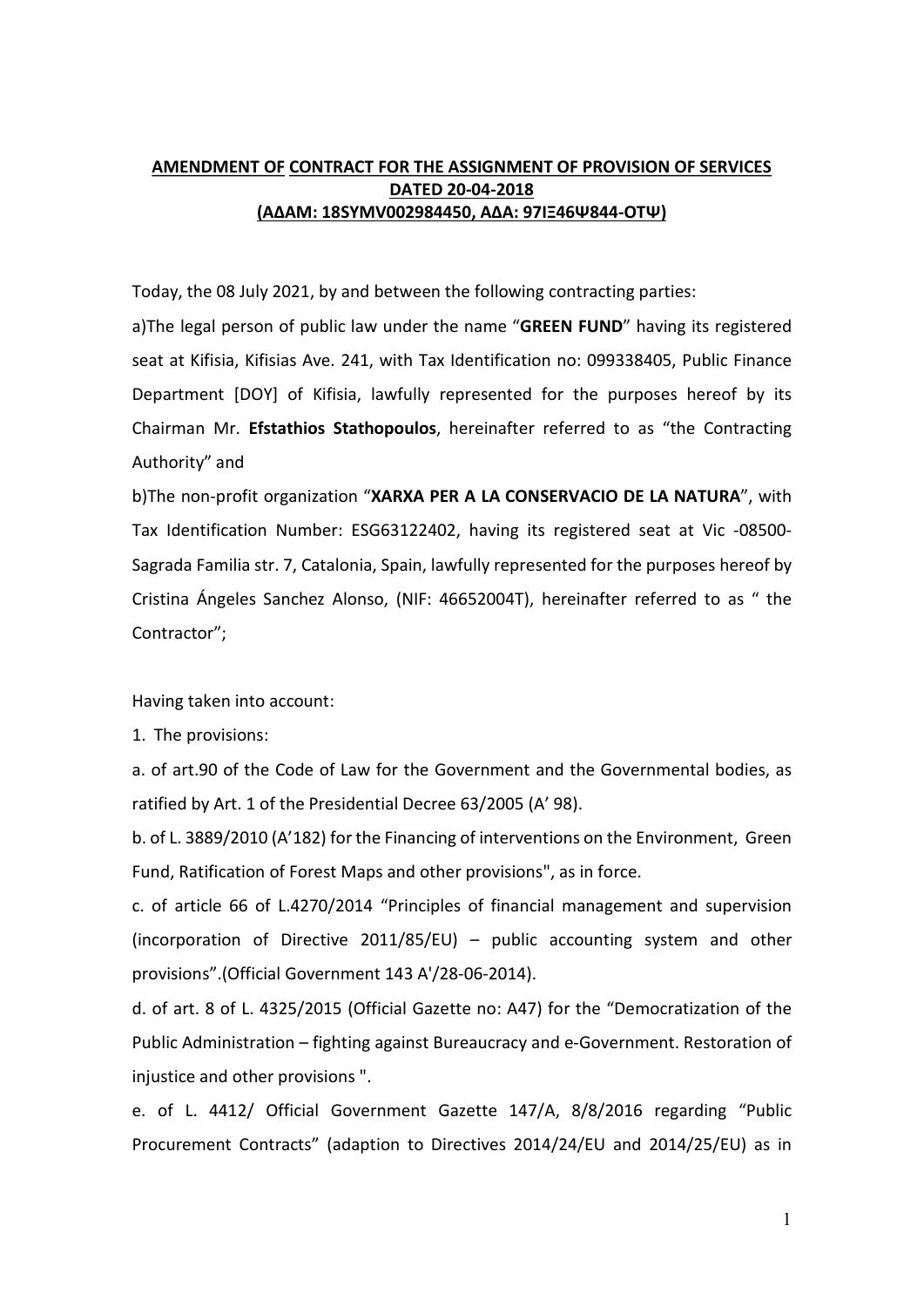force, and specifically of article 118, which provides for the possibility of direct award for contracts up to the amount of 30.000 euros without VAT.

f. of art. 30 par. 4 of L. 4314/2014 (A' 265) as amended by par. 5 Art. 14 of L. 4403/2016 (A' 125), as in force.

h. of L. 4727/20 (Official Government Gazette 184 Α/23-9-2020): Electronic Governance [Incorporation into the Greek legal order of Directive (ΕU) 2016/2102 and Directive (ΕU) 2019/1024] Electronic Communications (Incorporation into the Greek legal order of the Directive (ΕU) 2018/1972) and other provisions.

i. The legislative Decree 496/1974 regarding the" Accounting system of the legal persons of public law"

j. The Presidential Degree 80/2016 "Assumption of obligations by operators" (Α' 145)

- k. The Presidential Degree 26/2019 "Statute of procedure of the Green Fund" (Α' 42)
- 2. a. The Ministerial Decision with nr. 32604/21-07-2017 (Official Government Gazette 366/ τ. Υ.Ο.Δ.Δ./24-07-2017) of the Minister and Deputy Minister of Environment and Energy "Composition of Board of Directors of Green Fund".

 b. The Ministerial Decision with nr. 49028/30-11-2017 (Official Government Gazette 654/ τ. Υ.Ο.Δ.Δ./07-12-2017) of the Minister and Deputy Minister of Environment and Energy «Amendment of Ministerial Decision with nr. 32604/21-07-2017 of the Minister and Deputy Minister of Environment and Energy "Composition of Board of Directors of Green Fund"».

 c. The Ministerial Decision with nr ΥΠΕΝ/ΔΔΥ/91785/10664 (Official Government Gazette 879/τ.Υ.Ο.Δ.Δ./23-10-2019) of the Minister of Environment and Energy «Amendment of Ministerial Decision with nr. 32604/21-07-2017 "Composition of Board of Directors of Green Fund"» (ΥΟΔΔ 366) as in force"» and the Corrections of its Errors (Official Government Gazette 959/τ.Υ.Ο.Δ.Δ./14-11-2019).

 d. The Amendment with nr. ΥΠΕΝ/ΔΔΥ/46181/4639 of the Decision with nr. 32604/21-7-2017 "Composition of Board of Directors of Green Fund"» (ΥΟΔΔ 366) as in force"» (Official Government Gazette ΥΟΔΔ 366/24-7-2017), as in force (Official Government Gazette ΥΟΔΔ 371/18-5-2020).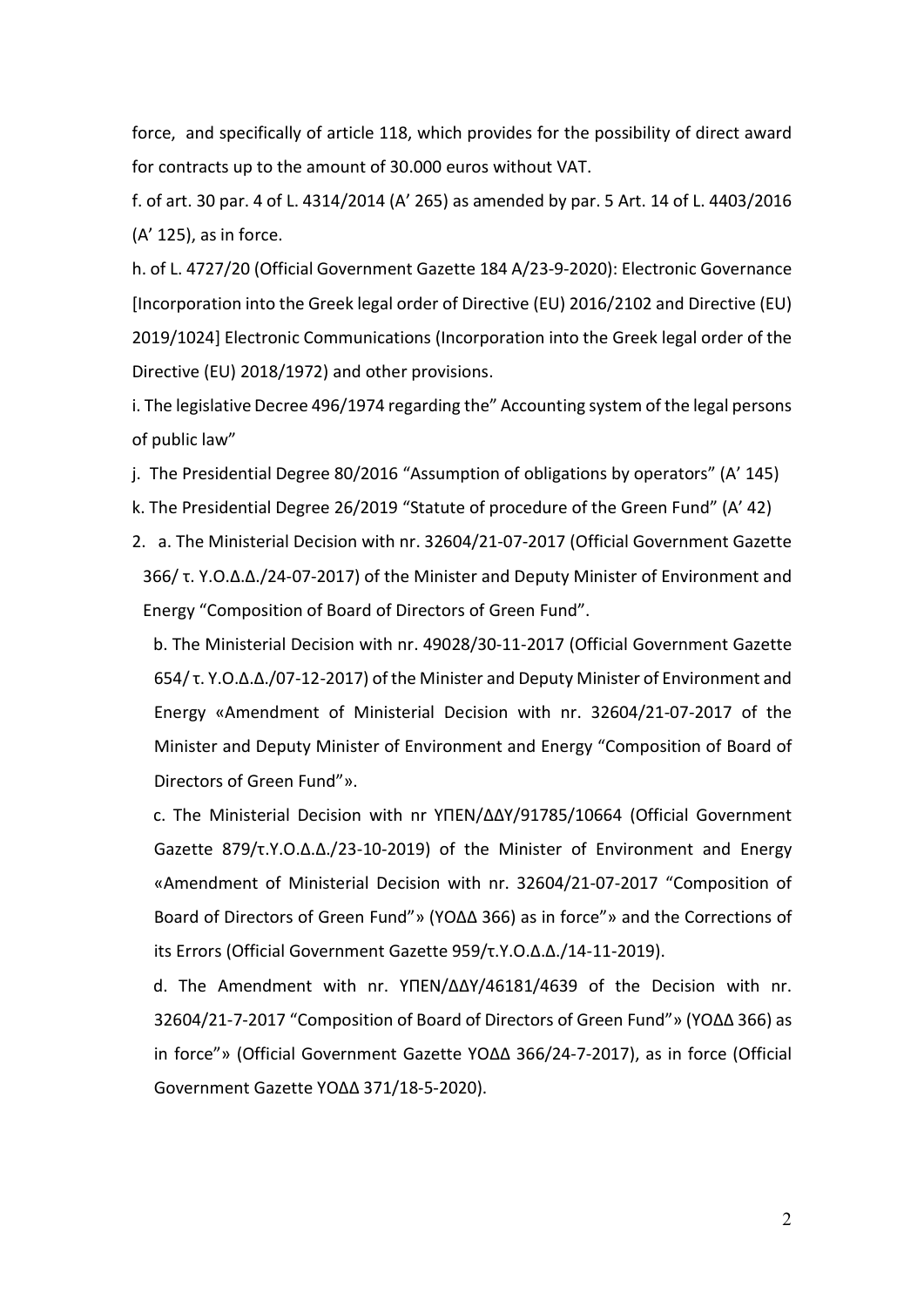- 3. The Grant Agreement dated 30.05.2017 between the European Commission and the University of the Aegean, in its capacity as "Coordinating Beneficiary" of the Program, which has defined the terms and conditions of the funding and the budget of the Project "LIFETERRACESCAPE'' for the term between 01.01.2017 and until 31.08.2021 (code LIFE 16CCA/GR/000050). Subject to the terms and conditions of the aforementioned funding agreement, the Green Fund is defined as one of the beneficiaries of said Program.
- 4. The Amendment of the Grant Agreement (Letter Amendment No 2, Ares(2020)3685837 – 13/07/2020) with prot. Nr. 4803/14.07.20 between the European Commission and the University of the Aegean, in its capacity as "Coordinating Beneficiary" of the Program, in which the duration of the Program is set until October 31st, 2022.
- 5. The Cooperation Agreement dated 01.08.2017 between the Coordinating Beneficiary "University of Aegean" and the Green Fund as Co-beneficiary in the framework of project "LIFE TERRACESCAPE'' (16CCA/GR/000050), in which the obligations of the Coordinating Beneficiary and the Co-beneficiary are specified, as well as their common obligations in the framework of operation of Program.
- 6. The resolution of the Board of Directors of the Green Fund no: 123.10.1/2017 (ΑΔΑ:6ΠΟΚ46Ψ844-93Ψ) regarding the appointment of Ms. Konstantinia Agra as the person in charge/coordinator for the "LIFE TERRACESCAPE", to which Green Fund is Co-beneficiary, for the supervision of process of implementation.
- 7. Τhe Contract for Assignment of Provision of Services dated 20.04.2018 (ΑΔΑΜ: 18SYMV002984450, ΑΔΑ: 97ΙΞ46Ψ844-ΟΤΨ) between the Green Fund and "XARXA DE CUSTÒDIA DEL TERRITORI" (XCT), the non-profit organisation with tax identification number ESG63122402, having its seat in Vic, address: Sagrada Familia st. 7, Catalonia, Spain.
- 8. The Statue of Incorporation dated 06.03.2003 of XARXA DE CUSTÒDIA DEL TERRITORI" and the official translation dated 02.09.2019 for the registration of amendment of corporate name to XARXA PER A LA CONSERVACIO DE LA NATURA.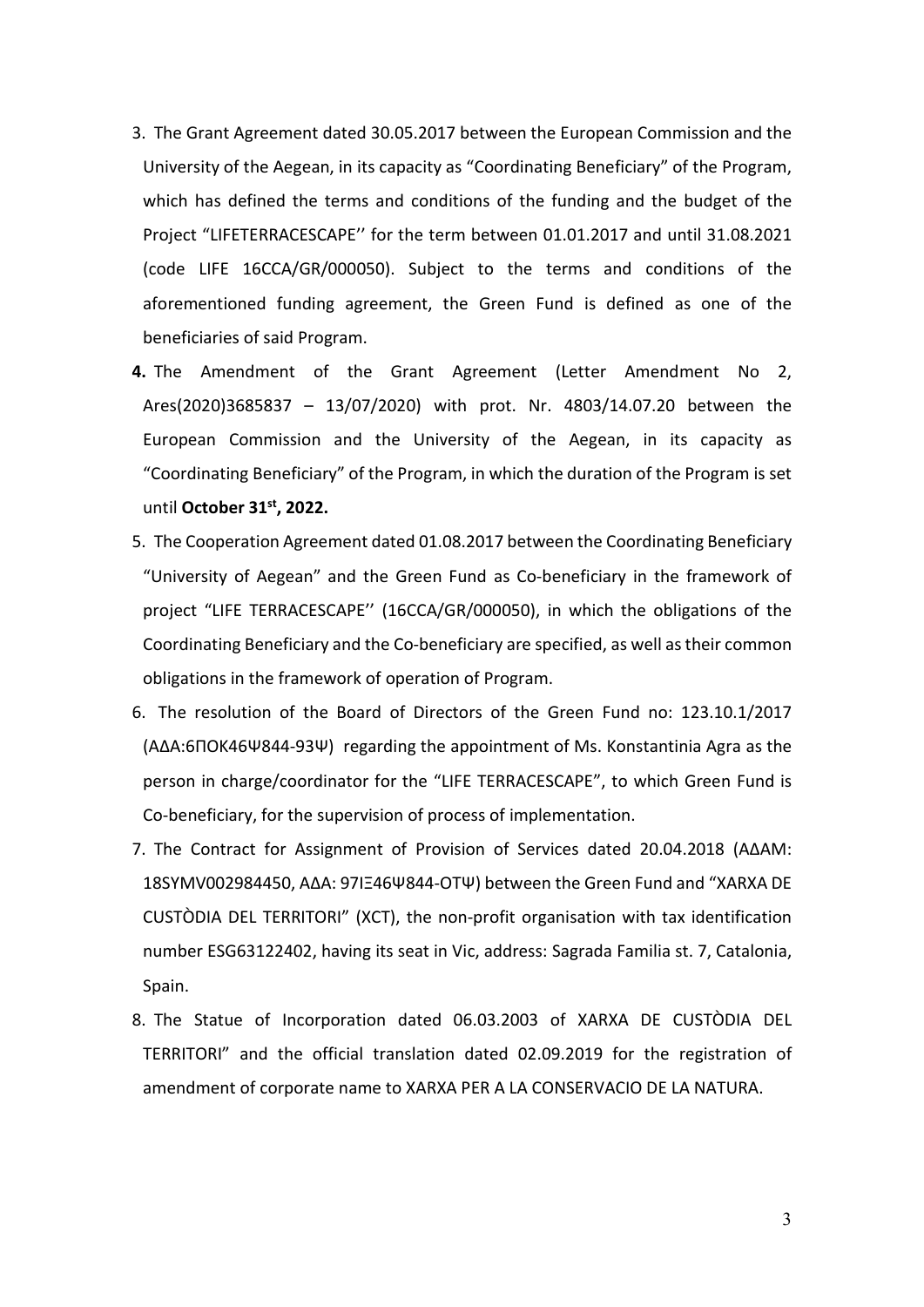- 9. The fact that the Contract under point 7 expires on 31/08/2021, whereas the term of the Project has been set until 31.10.2022, according to the amendment of the Grant Agreement (Letter Amendment No 2, Ares(2020)3685837 – 13/07/2020) with prot. Nr. 4803/14.07.20 concluded between the European Commission and the Coordinating Beneficiary of the Program, the University of Aegean.
- 10. The Decisions with nr. ΥΠΕΝ/ΔΠΔΑ/124750/3519/28-12-2020 (ΑΔΑ: ΩΝΧ34653Π8-ΓΑΡ) & ΥΠΕΝ/ΔΠΔΑ/43783/832/06-05-2021 (ΑΔΑ: 6ΗΩΗ4653Π8-ΖΙ2) of the Minister of Environment and Energy with topic "Approval of Budget for financial year 2021 of the Green Fund" & First amendment of Ordinary Budget of Green Fund of financial year 2021», respectively.
- 11. The Decision with nr. 755/09-02-2021 (ΑΔΑ: 9ΙΤΕ46Ψ844-093) of the Minister and Deputy Minister of Environment and Energy with topic: "Approval of Financing Program of Green Fund «EUROPEAN PROGRAM LIFE 2021» and availability of budget funds amounting to 3.000.000,00 € for its implementation".
- 12. The Decision of Assumption of Obligation with nr. 785/09-02-2021 (ΑΔΑ: 628Ο46Ψ844-ΑΕΗ) (with s.n. 57/2021 enrolled in the Book of Approvals and Payment Orders of the Service) for the co-financing of the European Program LIFE TERRACESCAPE for the year 2021.
- 13. The Decisions with nr. 200.9.1/20 (ΑΔΑ: 67ΙΘ46Ψ844-Λ1Μ), as amended by Decisions with nrs. 212.10/21 (3763) (ΑΔΑ: 978146Ψ844-ΝΒ6) and 200.9.2/20 (ΑΔΑ: ΩΘΧΛ46Ψ844-ΤΑΝ) of the Board of Directors of the Green Fund for the Provision of Authorisations and Transfer of competences and the Assignment of specific competences – authorisations by the Director to employees of the Green Fund (ΦΕΚ 5655/Β'/23.12.2020 & 2435/Β'/07.06.2021)
- 14. The necessity of assignment of guidance and consultancy services, regarding topics of land stewardship, for the realization of the Program LIFE with title "LIFE TERRACESCAPE'', given that for the said Project the provision of guidance and consultancy by a technical consultant with relevant expertise, specialization, knowhow and professional experience is necessary. Such Consultant shall undertake the guidance, technical advice and the expertise with regard to the Land Stewardship Plan,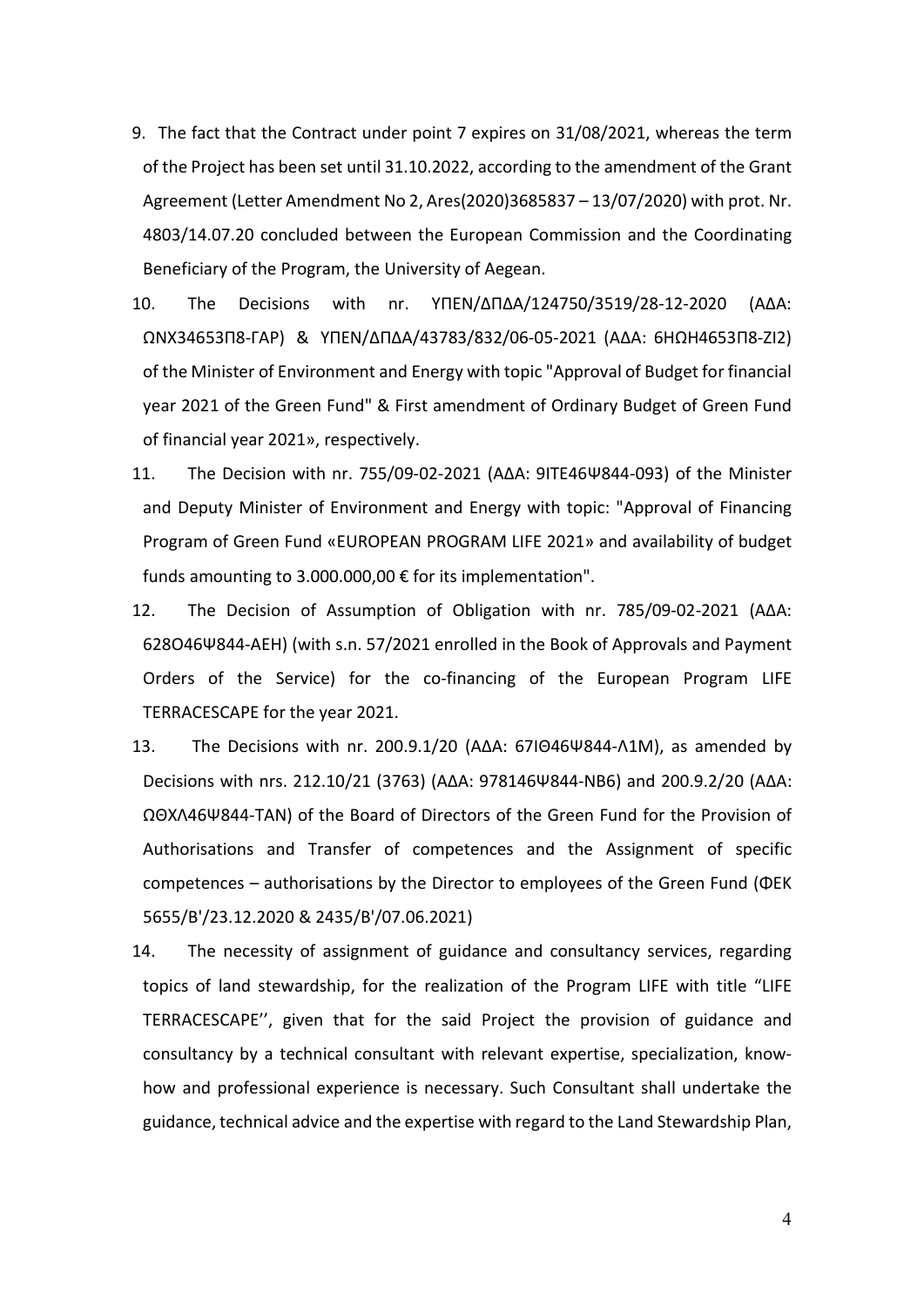which is for the first time to be implemented in territory of Greece and in order for such ideas, expertise and technical advice to be transferred to the Green Fund. The assistance and support by a specialized partner is included at the preparatory action A.2. with title "Elaboration of the Land Stewardship Plan" and the action C.1. with title "Operation of the Land Stewardship Organization"

The following have been stipulated and mutually agreed upon:

The contracting parties, have signed the Contract dated 20/04/2018 (ΑΔΑΜ: 18SYMV002984450, ΑΔΑ: 97ΙΞ46Ψ844-ΟΤΨ) with the therein referred to specific terms and agreements for the coverage of their obligations arising from the relevant concluded grant agreement, for the Project "LIFE TERRACESCAPE'' (LIFE 16CCA/GR/000050) and for the part thereof, relating to the Green Fund, as Cobeneficiary on the above Project. The non-profit organisation «XARXA PER A LA CONSERVACIO DE LA NATURA (former Xarxa de Custòdia del Territori» - XCT), is already the Contractor and has assumed the provision of guidance, technical advice and expertise in relation to the implementation of Land Stewardship, as foreseen at the preparatory action A.2. with title "Elaboration of the Land Stewardship Plan" and the action C.1. with title "Operation of the Land Stewardship Organization" of the above Project, as well as the general support of the necessary actions related to the provision and transfer of required expertise and special experience of the Contractor to the Green Fund for matters relating to Land Stewardship in framework of the above Project. Specifically, during the preparatory action A.2. with title "Elaboration of the Land Stewardship Plan", the Contractor has specifically contributed to the transfer of multiannual experience on the functioning and organization of management of Land Stewardship. The provision of expertise has been supported by local visit to the site, to which Land Stewardship has been implemented by the Contractor. During the action C.1. on the functioning and organization of management of Land Stewardship, the Contractor has specifically contributed to the provision of technical advice and expertise in matters relating to functioning and effective implementation of Land Stewardship, so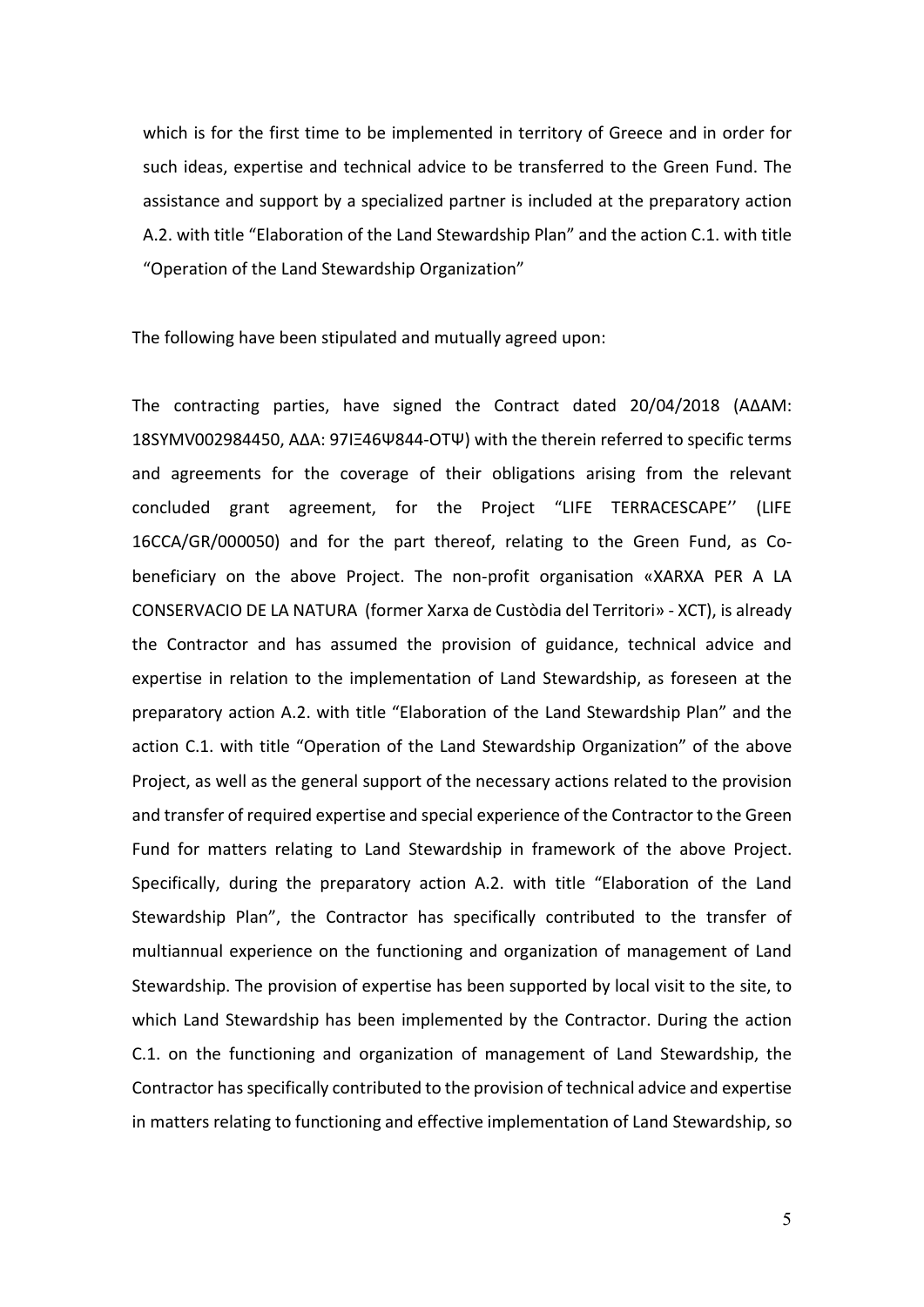that in the next stage the interested parties and stakeholders are defined, who could adopt relevant approaches in cooperation with the team of the Project.

The contracting parties hereby agree on the amendment of the contract, with regard to the Articles 2, 4 and 5 thereof, which are stipulated as follows:

## **ARTICLE 2**

#### TERM OF THE CONTRACT

 This present shall remain in force from 01/09/2021 until the 31/10/2022. In case of extension of the expiry of the Project "LIFE TERRACESCAPE'' 16CCA/GR/000050 by the European Union, this Contract may be extended equally until the termination of the duration of Project, if such extension is deemed necessary by the person in charge/Coordinator of the Project LIFETERRACESCAPE, and according to the respective resolution of the Board of Directors of the Green Fund, which shall be taken to this effect.

It is hereby agreed that this present Contract shall not be extended beyond the expiry of the Project LIFE TERRACESCAPE.

## ARTICLE 4

## APPROVAL AND ACCEPTANCE OF THE PROJECT

It is hereby agreed that responsible on behalf of the Green Fund for the supervision and the implementation of the Contract shall be the "Committee for the Supervision and Acceptance of the Projects, Services and Supplies of the Green Fund", as such Committee has been lawfully established following relevant draw, and operates, in accordance with a respective decision of the Chairman of the Green Fund. Necessary prerequisite for the approval of deliverable is the justified proposal of the person in charge/coordinator, whο certifies the proper and timely accomplishment of obligations of Contractor and, together with her proposal, transfers the file to the competent Committee.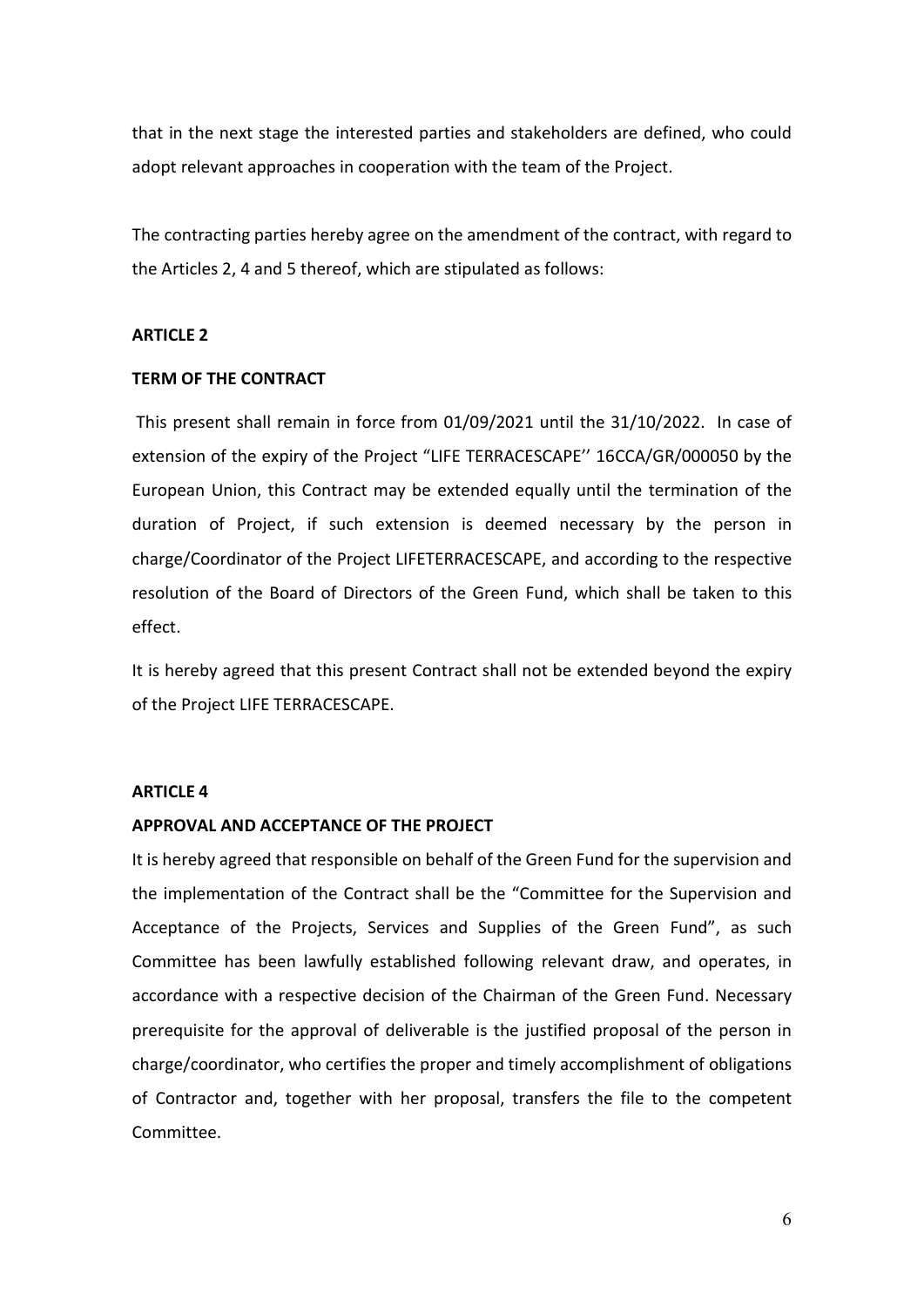The deliverables constitute of reports pertaining to the assigned Project, which shall be drafted in English, (being the communication language between the Green Fund and the European Union), and certified in Greek, which shall be delivered at the agreed dates as follows: 31/05/2018, 28/04/2020, 31/10/2022.

The person in charge/Coordinator shall examine the content of the reports in cooperation with the Committee for the Supervision and Acceptance of the Projects. Should any remarks exist on the side of the person in charge and/or the previously mentioned Committee, the Contractor shall be notified accordingly within five (5) business days. Upon certification on the accomplishment of the Project and the rendering of the respective Services by the Contractor, the Green Fund shall pay the agreed fee to the Contractor.

#### ARTICLE 5

### PAYMENT TO THE CONTRACTOR

Α. The agreed fee to the Contractor shall be EUR 19.750,00 €. This fee shall be paid to the Contractor in three (3) installments, after the approval of the deliverables at the dates agreed in Article 4 of this present. The total agreed fee (including V.A.T.) is stipulated to be paid in installments. Specifically, until today have been paid:

for 31/05/2018, the amount of 6.000,00 € without V.A.T.

for 28/04/2020, the amount of 9.000,00€ without V.A.T.

and the payable amount is defined:

for 31/10/2022, the amount of 4.750,00 € without V.A.T..

It is hereby agreed that this fee shall be agreed as final, including all and any additional legal charges over third parties, with the exemption of any bank commissions regarding the payment of the fee abroad, which shall be undertaken by the Green Fund. The Contracting Authority does not bear any other financial liability against the Contractor, with the exception of aforementioned fee.